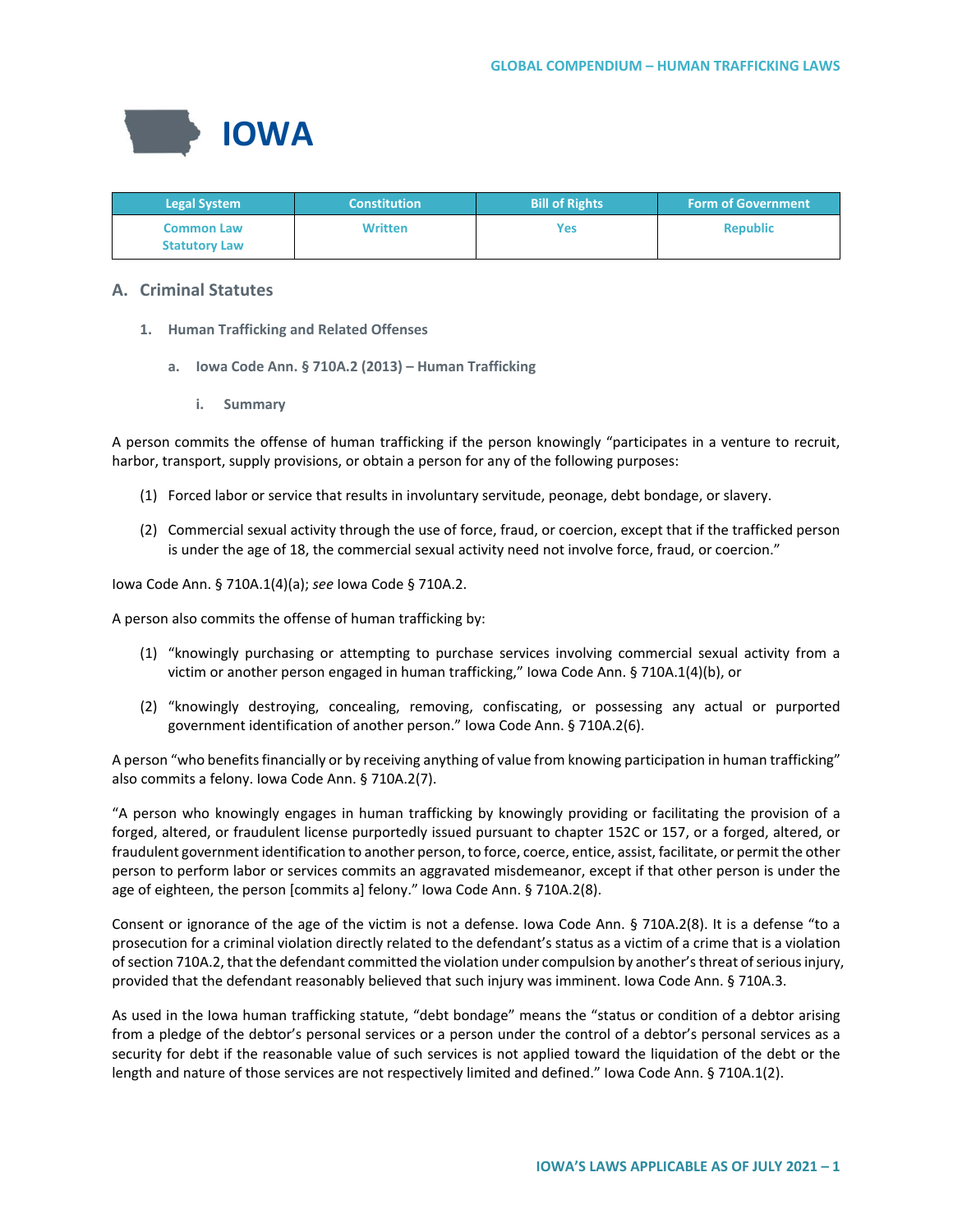The Iowa human trafficking statute defines "forced labor or services" as:

labor or services that are performed or provided by another person and that are obtained or maintained through any of the following:

(a) Causing or threatening to cause serious physical injury to any person.

(b) Physically restraining or threatening to physically restrain another person.

(c) Abusing or threatening to abuse the law or legal process.

(d) Knowingly destroying, concealing, removing, confiscating, or possessing any actual or purported government identification of another person.

(e) Knowingly providing or facilitating the provision of a forged, altered, or fraudulent license purportedly issued pursuant to chapter 152C or 157, or a forged, altered, or fraudulent government identification, to another person in order to force, coerce, entice, assist, facilitate, or permit the other person to perform labor or services.

(f) Knowingly forcing, coercing, enticing, assisting, facilitating, or permitting another person in possession of a forged, altered, or fraudulent license purportedly issued pursuant to chapter 152C or 157, or a forged, altered, or fraudulent government identification, to produce such license or government identification to a peace officer upon request of the peace officer pursuant to section 152C.5B or 157.4A.

(g) Knowingly forcing, coercing, intimidating, or compelling another person to perform an act in violation of state or federal law through the use of debt bondage or servitude or as a condition of being allowed to remain in the United States.

Iowa Code Ann. § 710A.1(3).

"Involuntary servitude" means "a condition of servitude induced by means of any scheme, plan, or pattern intended to cause a person to believe that if the person did not enter into or continue in such condition, that person or another person would suffer serious harm or physical restraint or the threatened abuse of legal process." Iowa Code Ann. § 710A.1(5).

"Commercial sexual activity" means "any sex act or sexually explicit performance for which anything of value is given, promised to, or received by any person and includes, but is not limited to, prostitution, participation in the production of pornography, and performance in strip clubs." Iowa Code Ann. § 710A.1(1).

**ii. Sentencing**

A person is guilty of an aggravated misdemeanor and shall be sentenced to imprisonment for no more than two years and payment of a fine of between USD 850 and USD 8,540, if the victim is an adult and:

(1) the person knowingly engages in human trafficking by knowingly providing or facilitating the provision of a forged, altered, or fraudulent license purportedly issued pursuant to chapter 152C or 157, or a forged, altered, or fraudulent government identification to another person, to force, coerce, entice, assist, facilitate, or permit the other person to perform labor or services; or

(2) knowingly engages in human trafficking by knowingly forcing, coercing, enticing, assisting, facilitating, or permitting another person in possession of a forged, altered, or fraudulent license purportedly issued pursuant to chapter 152C or 157, or a forged, altered, or fraudulent government identification, to produce such license or government identification upon request of a peace officer pursuant to section 152C.5B or 157.4A.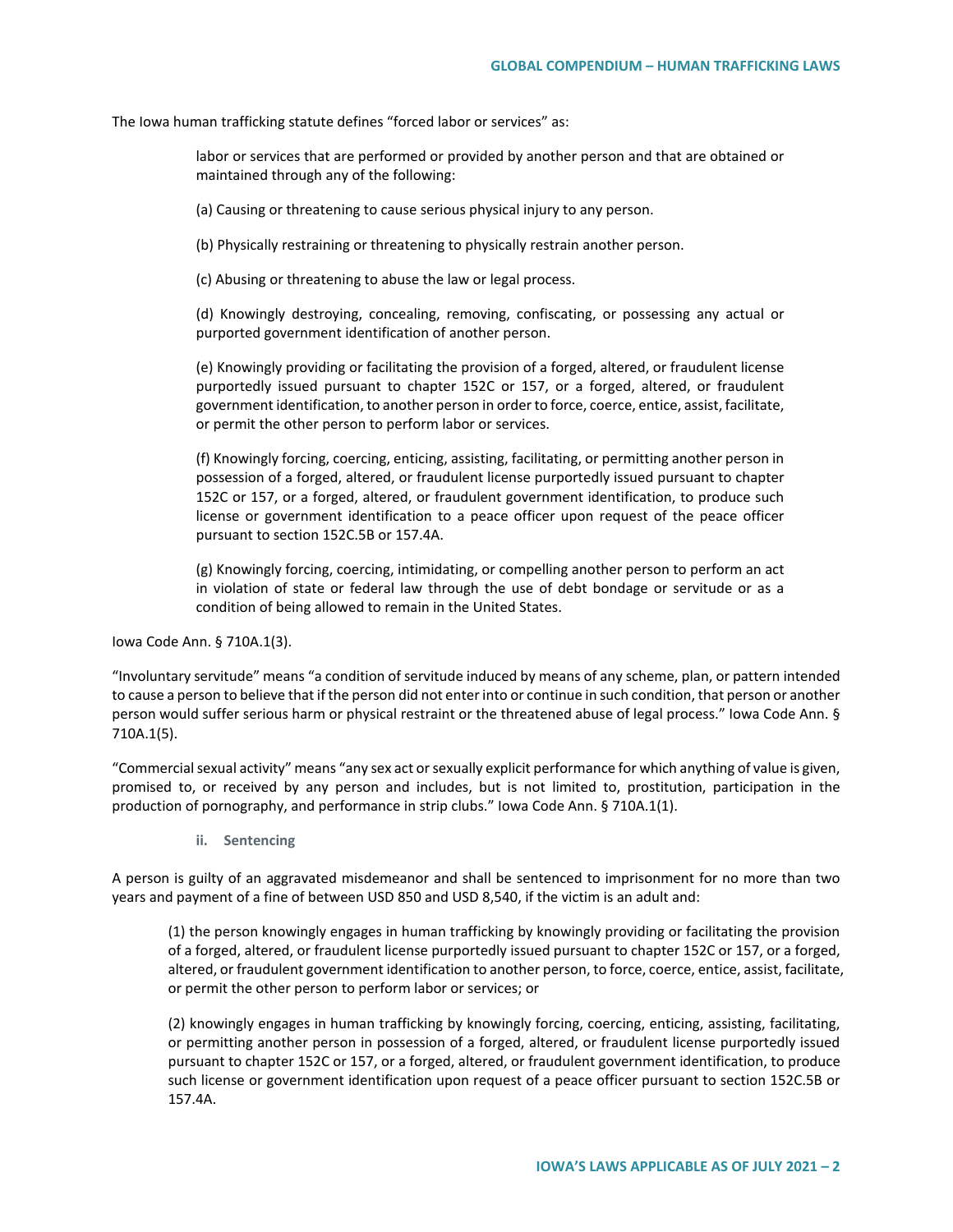Iowa Code Ann. §§ 710A.2, 903.1(2).

A person is guilty of a Class D felony and shall be sentenced to imprisonment for no more than five years and payment of a fine of between USD 750 and USD 7,500, if the victim is an adult and:

(1) the person engages in human trafficking;

(2) the person engages in human trafficking by physically restraining or threatening to physically restrain another person;

(3) the person engages in human trafficking by soliciting services or benefiting from the services of a victim;

(4) the person engages in human trafficking by abusing or threatening to abuse the law or legal process;

(5) the person engages in human trafficking by knowingly destroying, concealing, removing, confiscating, or possessing any actual or purported government identification of another person; or

(6) the person benefits financially or by receiving anything of value from knowing participation in human trafficking.

Iowa Code Ann. §§ 710A.2, 902.9(1)(e).

A person is guilty of a Class D felony and shall be sentenced to imprisonment for no more than five years and payment of a fine of at least USD 750, but no more than USD 7,500, if the victim is under the age of 18 and:

(1) the person knowingly engages in human trafficking by knowingly providing or facilitating the provision of a forged, altered, or fraudulent license purportedly issued pursuant to chapter 152C or 157, or a forged, altered, or fraudulent government identification to another person, to force, coerce, entice, assist, facilitate, or permit the other person to perform labor or services; or

(2) knowingly engages in human trafficking by knowingly forcing, coercing, enticing, assisting, facilitating, or permitting another person in possession of a forged, altered, or fraudulent license purportedly issued pursuant to chapter 152C or 157, or a forged, altered, or fraudulent government identification, to produce such license or government identification upon request of a peace officer pursuant to section 152C.5B or 157.4A.

Iowa Code Ann. §§ 710A.2, 902.9(1)(e).

A person is guilty of a Class C felony and shall be sentenced to imprisonment for no more than 10 years and payment of a fine of at least USD 1,000, but not more than USD 10,000, if:

(1) the person engages in human trafficking and the victim is under the age of 18;

(2) the person engages in human trafficking by causing or threatening to cause serious physical injury to another person;

(3) the person engages in human trafficking by physically restraining or threatening to physically restrain another person and the victim is under the age of 18;

(4) the person engages in human trafficking by soliciting services or benefiting from the services of a victim and the victim is under the age of 18;

(5) the person engages in human trafficking by abusing or threatening to abuse the law or legal process and the victim is under the age of 18;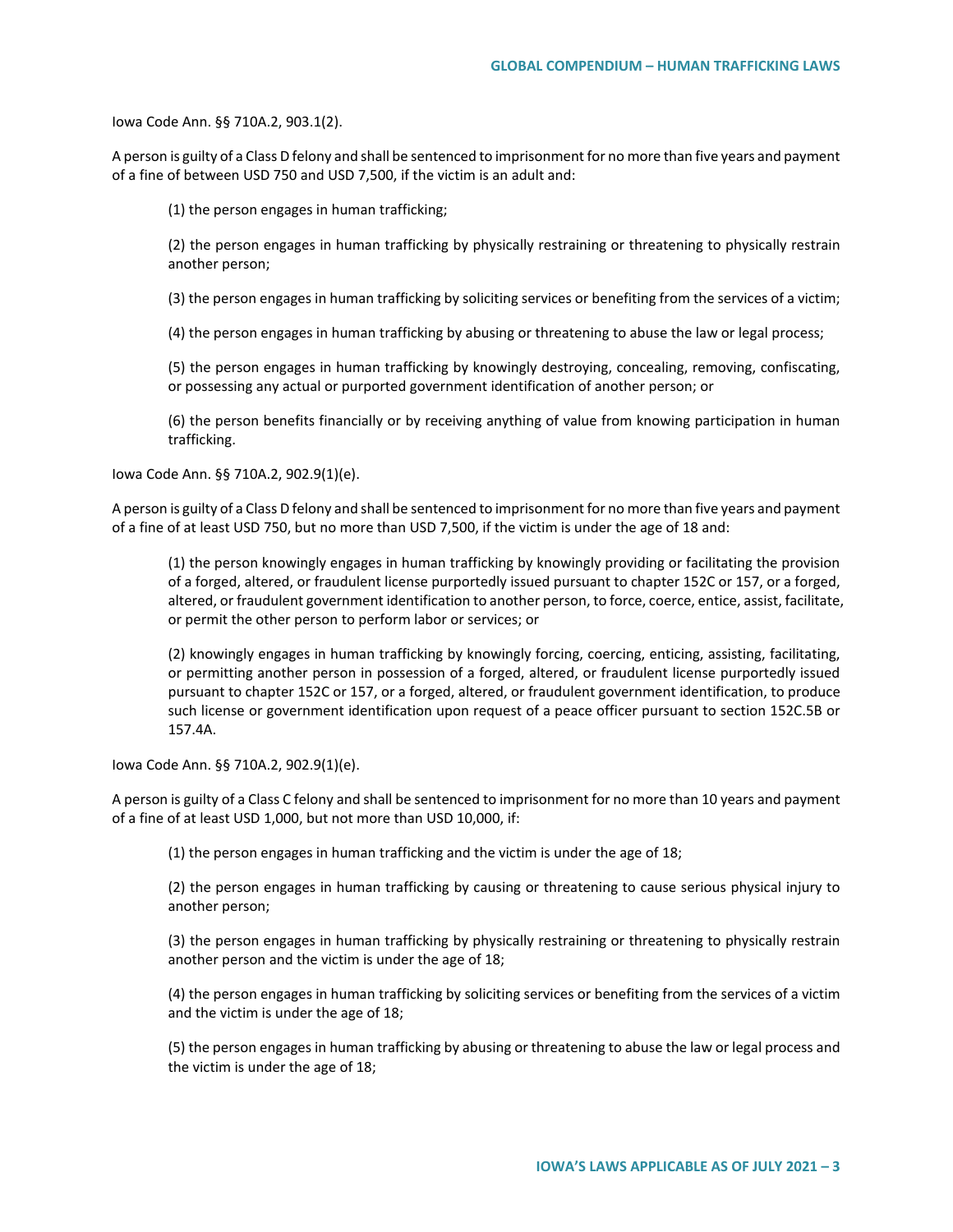(6) the person engages in human trafficking by knowingly destroying, concealing, removing, confiscating, or possessing any actual or purported government identification of another person and the victim is under the age of 18; or

(7) the person benefits financially or by receiving anything of value from knowing participation in human trafficking and the victim is under the age of 18.

Iowa Code Ann. §§ 710A.2, 902.9(1)(d).

A person is guilty of a Class B felony and shall be sentenced to imprisonment for no more than 25 years if the person engages in human trafficking by causing or threatening to cause serious physical injury to another person and the victim is under the age of 18. Iowa Code Ann. §§ 710A.2(2), 902.9(1)(b).

For a habitual offender of a Class C or Class D felony, the court may enhance the sentence of imprisonment for no more than 15 years. Iowa Code Ann. § 902.9(1)(c).

In addition to imprisonment, the court shall assess a human trafficking victim surcharge of USD 1,000 for each offense, which goes to Iowa's human trafficking victim fund, and a domestic abuse assault, sexual abuse, stalking, and human trafficking victim surcharge of USD 100, which is deposited in the address confidentiality program revolving fund. Iowa Code Ann. §§ 911.2A, 911.2B.

A convicted defendant shall also be ordered to pay restitution to the victim and, to the extent the offender is able to pay, to other entities, including public agencies, a local anticrime organization, and the medical assistance program. Iowa Code Ann. § 910.2(1)(a). When determining the amount of restitution for an offense of human trafficking, "[t]he gross income of a defendant or the value of labor or services performed by the victim of the defendant shall be considered." Iowa Code Ann. § 710A.4(2). As part of restitution, a convicted defendant may also be ordered to pay restorative expenses for no more than three years. *Id.* Restorative expenses are defined as "the projected costs of education, vocational training, medical health, mental health, transportation, housing, child care, or other projected costs that will aid in a victim's recovery." Iowa Code Ann. § 710A.4(1). "A defendant's ability to pay shall not be a factor in the court's decision to order restorative expenses." Iowa Code Ann. § 710A.4(3). "[C]ourtordered restorative expenses are not dischargeable in any proceeding under the federal Bankruptcy Act of 1898, as amended." Iowa Code Ann. § 710A.4(4).

"A person who is found guilty, enters a plea of guilty, receives a deferred judgment, or receives a deferred or suspended sentence for a violation of this chapter shall be ineligible for a license pursuant to chapter 152C or 157 for a period of not less than five years from the date of conviction, plea, judgment, or sentence." Iowa Code Ann. § 710A.2(11).

**iii. Statute of Limitations**

If the victim is under the age of 18 years, an indictment or information for human trafficking may be commenced at any time after the commission of the offense. Iowa Code Ann. § 802.2D.

If the victim is 18 years of age or older, an indictment or information for human trafficking "shall be found within three years after its commission." Iowa Code Ann. § 802.3.

- **b. Iowa Code Ann. § 710A.2B — Premises Used for Human Trafficking**
	- **i. Summary**

"A person who owns, rents, leases, or uses any part of a building, structure, boat, trailer, or other place offering shelter or seclusion, and who knows, or has reason to know, that the building, structure, boat, trailer, or other place offering shelter or seclusion is being used for the purposes of human trafficking, commits a class 'D' felony." Iowa Code Ann. § 710A.2B(1). "It shall be an affirmative defense to a prosecution of a person pursuant to subsection 1, if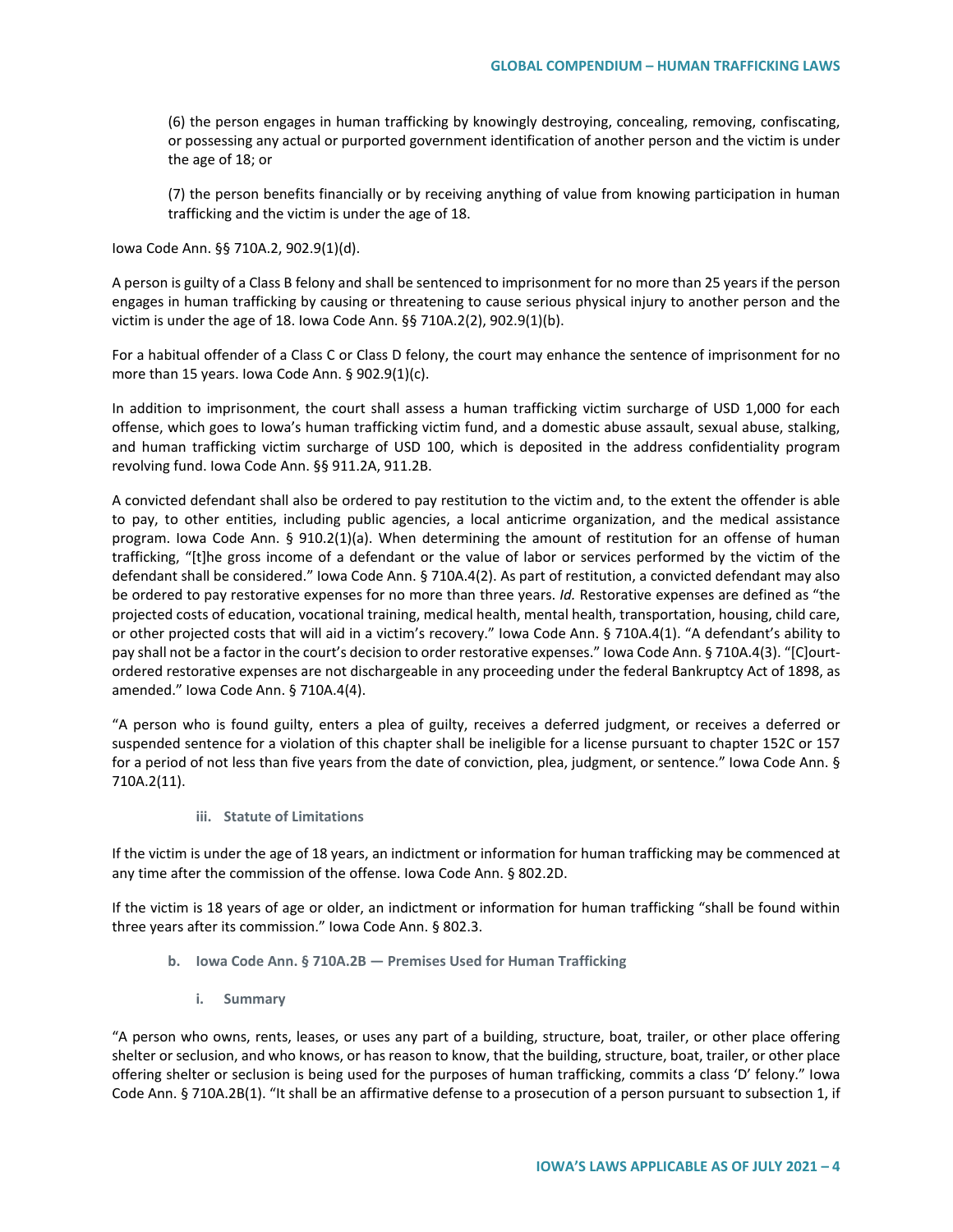immediately upon acquiring knowledge that the building, structure, boat, trailer, or other place offering shelter or seclusion is used for the purposes of human trafficking, the person notifies a law enforcement agency with jurisdiction and fully cooperates with any subsequent investigation." Iowa Code Ann. § 710A.2B(2).

This statute also provides:

a. If a law enforcement agency notifies a person who owns, rents, leases, or uses any part of a building, structure, boat, trailer, or other place offering shelter or seclusion of an investigation pursuant to chapter 152C or 157 that may involve the building, structure, boat, trailer, or other place offering shelter or seclusion, the person shall have an affirmative duty to fully cooperate with the investigation.

b. A person who fails to fully cooperate with an investigation pursuant to paragraph "a" commits a serious misdemeanor.

Iowa Code Ann. § 710A.2B(3).

**ii. Sentencing**

A person guilty of a Class D felony shall be sentenced to imprisonment for no more than five years and payment of a fine of between USD 750 and USD 7,500. Iowa Code Ann. § 902.9(1)(e).

A person guilty of a serious misdemeanor may be sentenced to imprisonment for no more than one year and shall be sentenced to a fine of between USD 430 and USD 2,560. Iowa Code Ann. § 903.1(b).

**iii. Statute of Limitations**

An indictment or information for the felony of premises used for human trafficking shall be found within three years after its commission. Iowa Code Ann. § 802.3.

"When a person leaves the state, the indictment or information may be found within the [period of limitation prescribed in this chapter] after the person's coming into the state, and no period during which the party charged was not publicly resident within the state is a part of the limitation." Iowa Code Ann. § 802.6.

**2. Child Sexual Exploitation and Child Pornography Offenses**

Iowa Code Ann. § 710.10 – Enticing a Minor

Iowa Code Ann. § 710A.21A – Solicitation of Commercial Sexual Activity

Iowa Code Ann. § 728.12 – Sexual Exploitation of a Minor

Iowa Code Ann. § 728.14 – Commercial Film and Photographic Print Processor Reports of Depictions of Minors Engaged in Prohibited Sexual Acts

**3. Iowa Code Ann. § 692A.102 (2014) – Registration as Sex Offender**

A person convicted of certain sex offenses must register as a sex offender. Those sex offenses are sex trafficking of children, human trafficking if sexual abuse or assault with intent to commit sexual abuse is committed or sexual conduct or sexual contact is an element of the offense, pimping if the offense involves a minor, sexual exploitation of a minor, solicitation of commercial sexual activity, and enticement of a minor for illegal sexual activity. Iowa Code Ann. § 692A.102.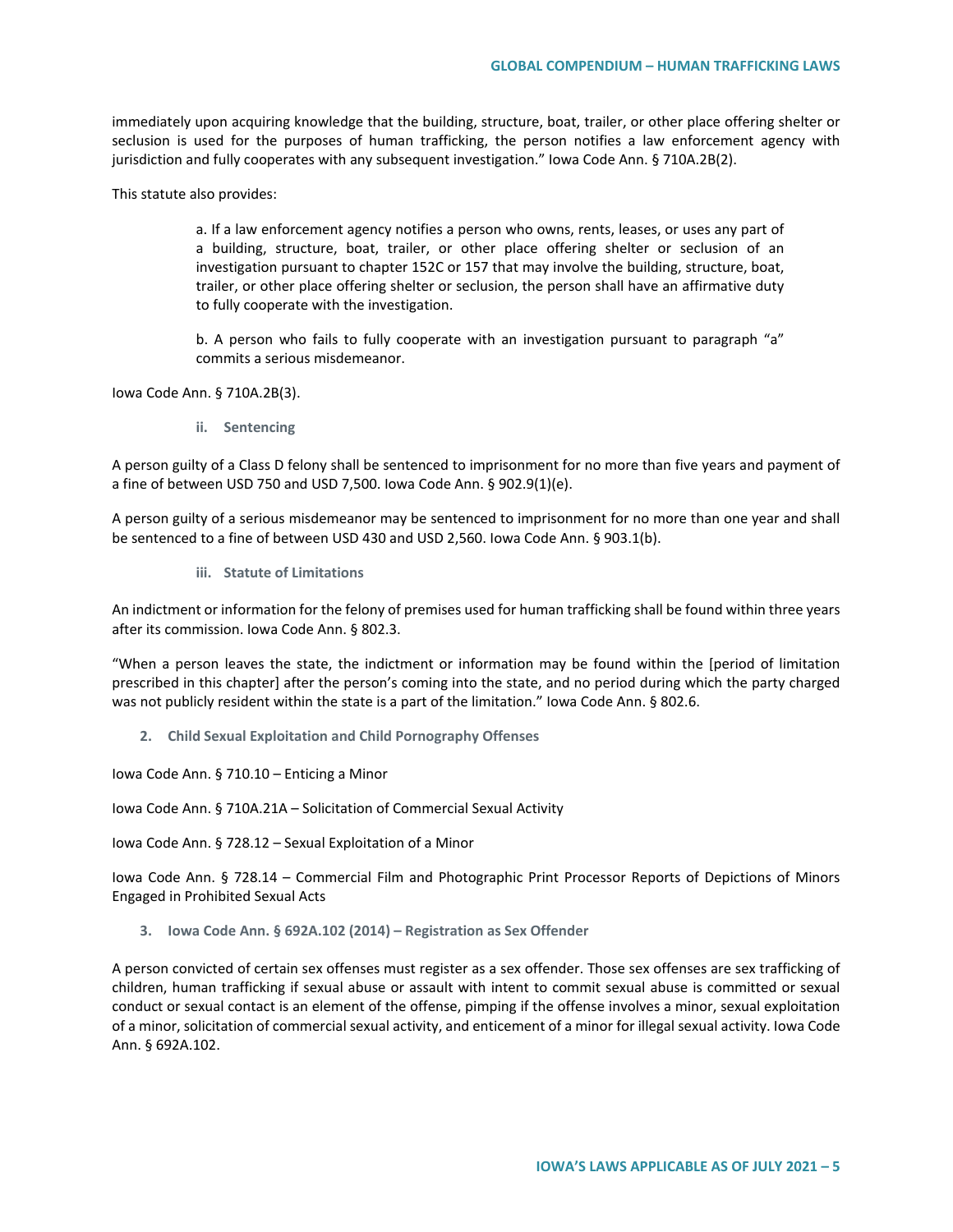# **B. Civil Liability Statutes**

No Iowa statutes regarding civil lawsuits specific to human trafficking were found.

#### **C. Additional Statutes Specific to Human Trafficking**

**1. Iowa Code Ann. § 9E.3 (2017) – Address Confidentiality Program**

A human trafficking victim who fears for their safety or for that of a household member may receive a new mailing address designated by the Secretary of State.

**2. Iowa Code Ann. § 80B.11 (2012) – Law Enforcement Academy Training**

The law enforcement academy director must promulgate rules, considering factors including:

training standards on the subject of human trafficking, to include curricula on cultural sensitivity and the means to deal effectively and appropriately with trafficking victims. Such training shall encourage law enforcement personnel to communicate in the language of the trafficking victims. The course of instruction and training standards shall be developed by the director in consultation with the appropriate national and state experts in the field of human trafficking.

Iowa Code Ann. § 80B.11. An annual report must specifically include data regarding academy resources devoted to training relating to human trafficking. Iowa Code Ann. § 80B.10.

**3. Iowa Code Ann. § 80.45 (2017) – Office to Combat Human Trafficking**

Iowa established an office to combat human trafficking within its Department of Public Safety to oversee and coordinate efforts to combat human trafficking in Iowa.

**4. Iowa Code Ann. §§ 91A.1** *et seq.* **– Iowa Wage Payment Collection Law** 

An employer that intentionally fails to pay an employee wages or to reimburse expenses is liable for any wages or expenses that were intentionally not paid, plus liquidated damages and necessary attorney's fees and costs. If an employee cannot demonstrate that an employer intentionally failed to pay wages owed, an employee can still bring a civil lawsuit to recover unpaid wages, court costs, and usual and necessary attorney's fees. Iowa Code Ann. § 91A.8. The Iowa Division of Labor may also impose civil penalties on noncompliant employers. Iowa Code Ann. § 91A.12.

More information is available at: [https://www.iowadivisionoflabor.gov/wage-frequently-asked-questions.](https://www.iowadivisionoflabor.gov/wage-frequently-asked-questions)

**5. Iowa Code Ann. § 710A.6 (2015) – Outreach, Public Awareness, and Training Programs**

The Crime Victim Assistance Division of the Department of Justice shall develop and conduct outreach, public awareness, and training programs for the general public, law enforcement agencies, first responders, potential victims, and persons conducting or regularly dealing with businesses or other ventures that have a high statistical incidence of debt bondage or forced labor or services. The programs shall train participants to recognize and report incidents of human trafficking and to suppress the demand that fosters exploitation of persons and leads to human trafficking.

**6. Iowa Code Ann. § 725.1 (2014) – Diversion or Expungement of Prostitution Conviction** 

If the person who sells or offers for sale the person's services as a partner in a sex act is under the age of 18, the county attorney may elect, in lieu of filing a petition alleging that the person has committed a delinquent act, to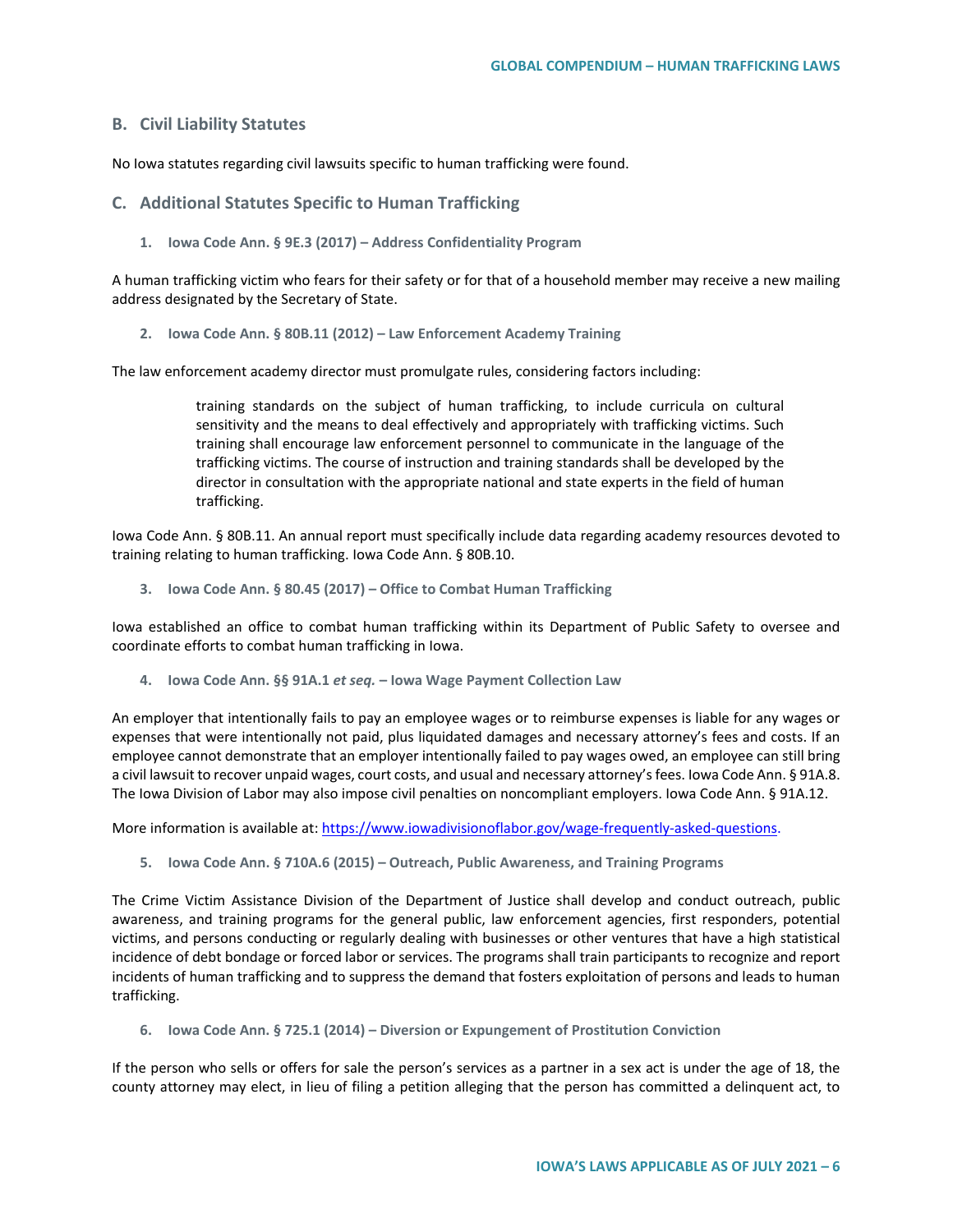refer that person to the Department of Human Services for the possible filing of a petition alleging that the person is a child in need of assistance. Iowa Code Ann. § 725.1(1)(b).

> If the person who sells or offers for sale the person's services as a partner in a sex act is under the age of 18, upon the expiration of two years following the person's conviction for a violation of paragraph "a" [prohibition on selling or offering to sell a person's services as a partner in a sex act] or of a similar local ordinance, the person may petition the court to expunge the conviction, and if the person has had no other criminal convictions, other than local traffic violations or simple misdemeanor violations of chapter 321 during the two-year period, the conviction shall be expunged as a matter of law.

**7. Iowa Code Ann. § 725.1(1)(c). Iowa Code Ann. § 915.51 (2006) – General Rights of Human Trafficking Victims**

Victims of human trafficking have the same rights as other victims, including receipt of victim compensation, regardless of their immigration status.

**8. Iowa Code Ann. § 915.95 (2016) – Human Trafficking Victim Fund**

Iowa created a separate fund for awarding money to programs that provide services and support to victims of human trafficking, including public outreach and awareness programs and service provider training programs, and for reimbursing the Iowa law enforcement academy for domestic abuse and human trafficking training.

### **D. Significant Cases**

No significant cases regarding Iowa's human trafficking statutes were found.

#### **E. Academic Research/Papers**

Laura McGuire, Note, *The Time to Act Was Yesterday: Local Reforms to Confront the Tragedy of For-Profit Sexual Exploitation and Provide Victim Assistance*, 64 DRAKE L. REV. 225, 263 (2016).

### **F. Resources**

Iowa Department of Justice Office of the Attorney General: <https://www.iowaattorneygeneral.gov/for-crime-victims/fighting-human-trafficking>

Sarah Johnson, Iowa Department of Human Rights, *An Analysis of Human Trafficking in Iowa* (Jan. 1, 2016): [https://humanrights.iowa.gov/sites/default/files/media/CJJP\\_January\\_2016\\_Task\\_Force\\_Report\\_%20Hu](https://humanrights.iowa.gov/sites/default/files/media/CJJP_January_2016_Task_Force_Report_%20Human%20Trafficking.pdf) [man%20Trafficking.pdf](https://humanrights.iowa.gov/sites/default/files/media/CJJP_January_2016_Task_Force_Report_%20Human%20Trafficking.pdf)

Samantha Lowry, et al., ICF, *Understanding Human Trafficking in Iowa* (Apr. 2017): [https://www.iowaattorneygeneral.gov/media/cms/Understanding\\_Human\\_Trafficking\\_in\\_\\_6BCA41F9968](https://www.iowaattorneygeneral.gov/media/cms/Understanding_Human_Trafficking_in__6BCA41F996861.pdf) [61.pdf](https://www.iowaattorneygeneral.gov/media/cms/Understanding_Human_Trafficking_in__6BCA41F996861.pdf)

- National Human Trafficking Hotline (Iowa): <https://humantraffickinghotline.org/state/iowa>
- Roxann M. Ryan, Commissioner, Iowa Department of Public Safety, *Human Trafficking: The Iowa Perspective* (2015): <https://pcbaonline.org/wp-content/uploads/2016/01/13-Ryan-Human-Trafficking.pdf>